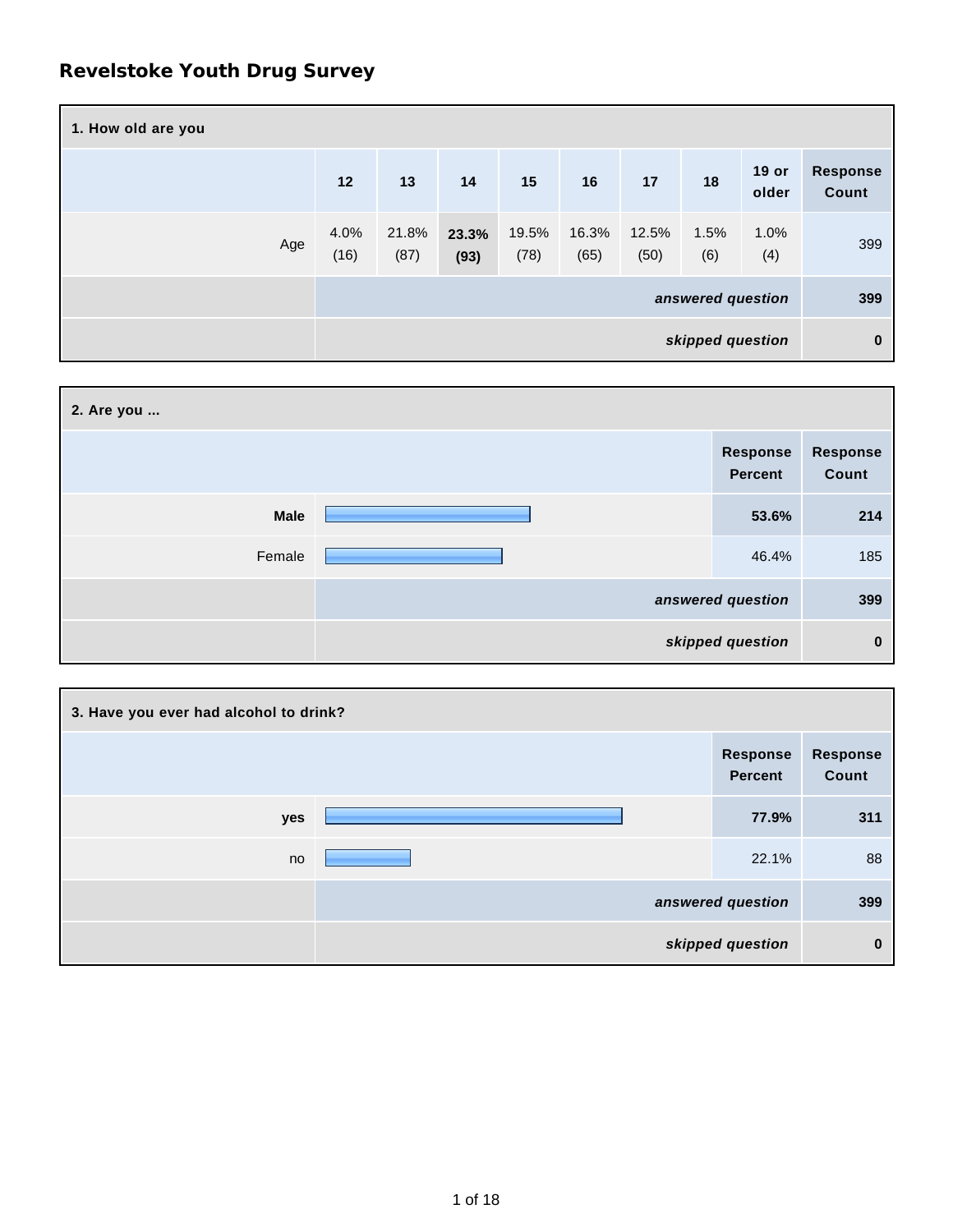| 4. How old were you the first time you had alcohol to drink? |                          |                                   |                          |  |
|--------------------------------------------------------------|--------------------------|-----------------------------------|--------------------------|--|
|                                                              |                          | <b>Response</b><br><b>Percent</b> | <b>Response</b><br>Count |  |
| Age 7 or younger                                             | <b>STATISTICS</b>        | 15.1%                             | 46                       |  |
| Age 8                                                        |                          | 4.6%                              | 14                       |  |
| Age 9                                                        | Н                        | 3.0%                              | $\boldsymbol{9}$         |  |
| Age 10                                                       |                          | 4.9%                              | 15                       |  |
| Age 11                                                       |                          | 6.6%                              | $20\,$                   |  |
| Age 12                                                       |                          | 18.0%                             | 55                       |  |
| <b>Age 13</b>                                                |                          | 29.2%                             | 89                       |  |
| Age 14                                                       |                          | 12.1%                             | 37                       |  |
| Age 15                                                       | E                        | 3.3%                              | $10$                     |  |
| Age 16                                                       | $\blacksquare$           | 2.6%                              | $\,$ 8 $\,$              |  |
| Age 17                                                       |                          | 0.0%                              | $\mathbf 0$              |  |
| Age 18                                                       | $\overline{\phantom{a}}$ | 0.3%                              | $\mathbf{1}$             |  |
| Age 19                                                       | $\overline{\mathbf{r}}$  | 0.3%                              | $\mathbf{1}$             |  |
|                                                              |                          | answered question                 | 305                      |  |
|                                                              |                          | skipped question                  | 94                       |  |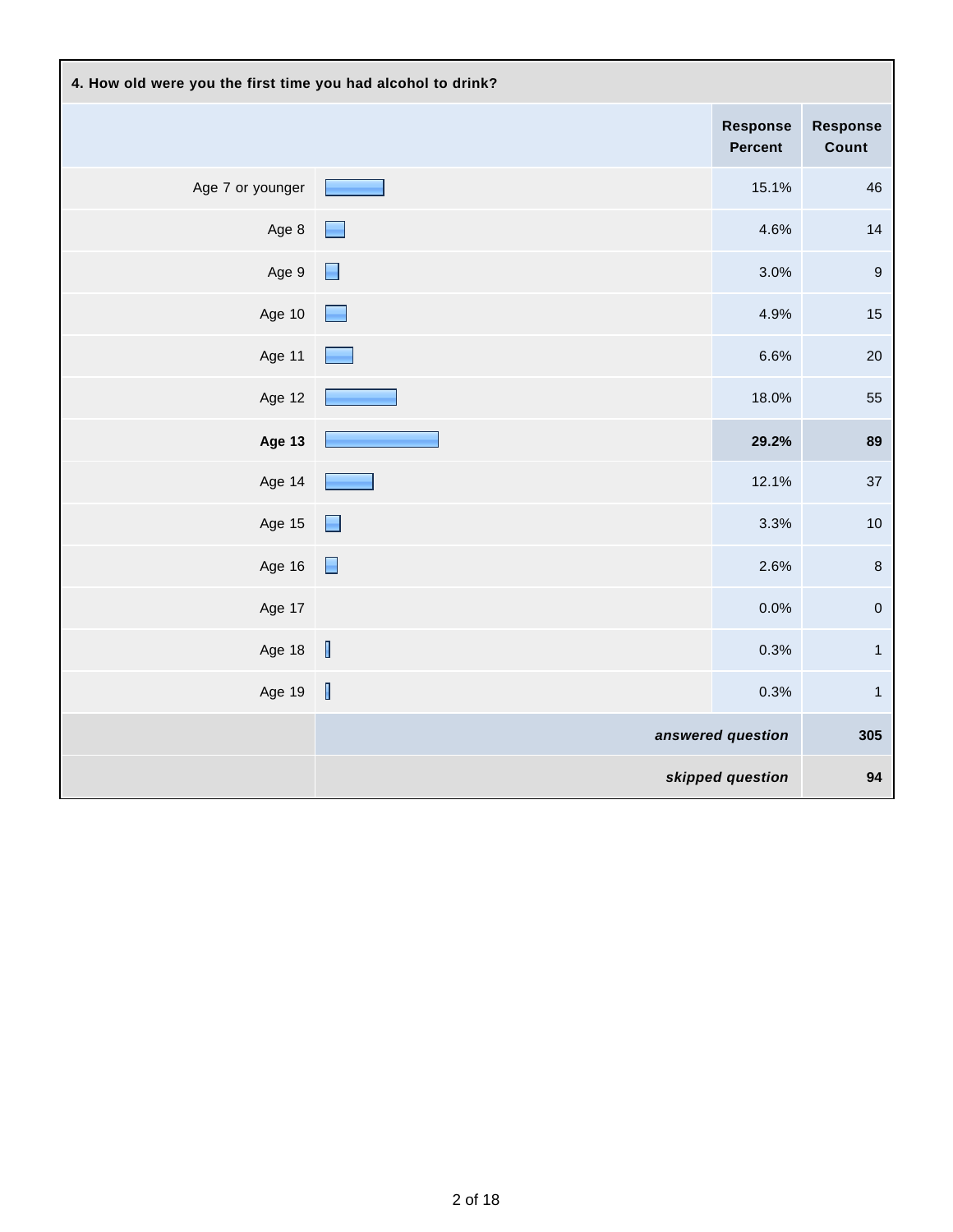| 5. How old were you the first time you got drunk? |                          |                                   |                           |
|---------------------------------------------------|--------------------------|-----------------------------------|---------------------------|
|                                                   |                          | <b>Response</b><br><b>Percent</b> | <b>Response</b><br>Count  |
| I've never been drunk                             |                          | 33.1%                             | 101                       |
| Age 7 or younger                                  | $\mathbb{R}$             | 1.0%                              | $\ensuremath{\mathsf{3}}$ |
| Age 8                                             | $\overline{\phantom{a}}$ | 0.3%                              | $\mathbf{1}$              |
| Age 9                                             | $\overline{\phantom{a}}$ | 0.3%                              | $\mathbf{1}$              |
| Age 10                                            | $\overline{\mathbb{I}}$  | 0.3%                              | $\mathbf 1$               |
| Age 11                                            | $\blacksquare$           | 2.0%                              | $\,6\,$                   |
| Age 12                                            |                          | 11.5%                             | 35                        |
| Age 13                                            |                          | 24.9%                             | 76                        |
| Age 14                                            |                          | 15.4%                             | 47                        |
| Age 15                                            |                          | 7.5%                              | 23                        |
| Age 16                                            | $\Box$                   | 3.0%                              | $\boldsymbol{9}$          |
| Age 17                                            | $\mathbf{I}$             | 0.3%                              | $\mathbf{1}$              |
| Age 18                                            |                          | 0.0%                              | $\mathbf 0$               |
| Age 19                                            | $\overline{\mathbf{I}}$  | 0.3%                              | $\mathbf{1}$              |
|                                                   |                          | answered question                 | 305                       |
|                                                   |                          | skipped question                  | 94                        |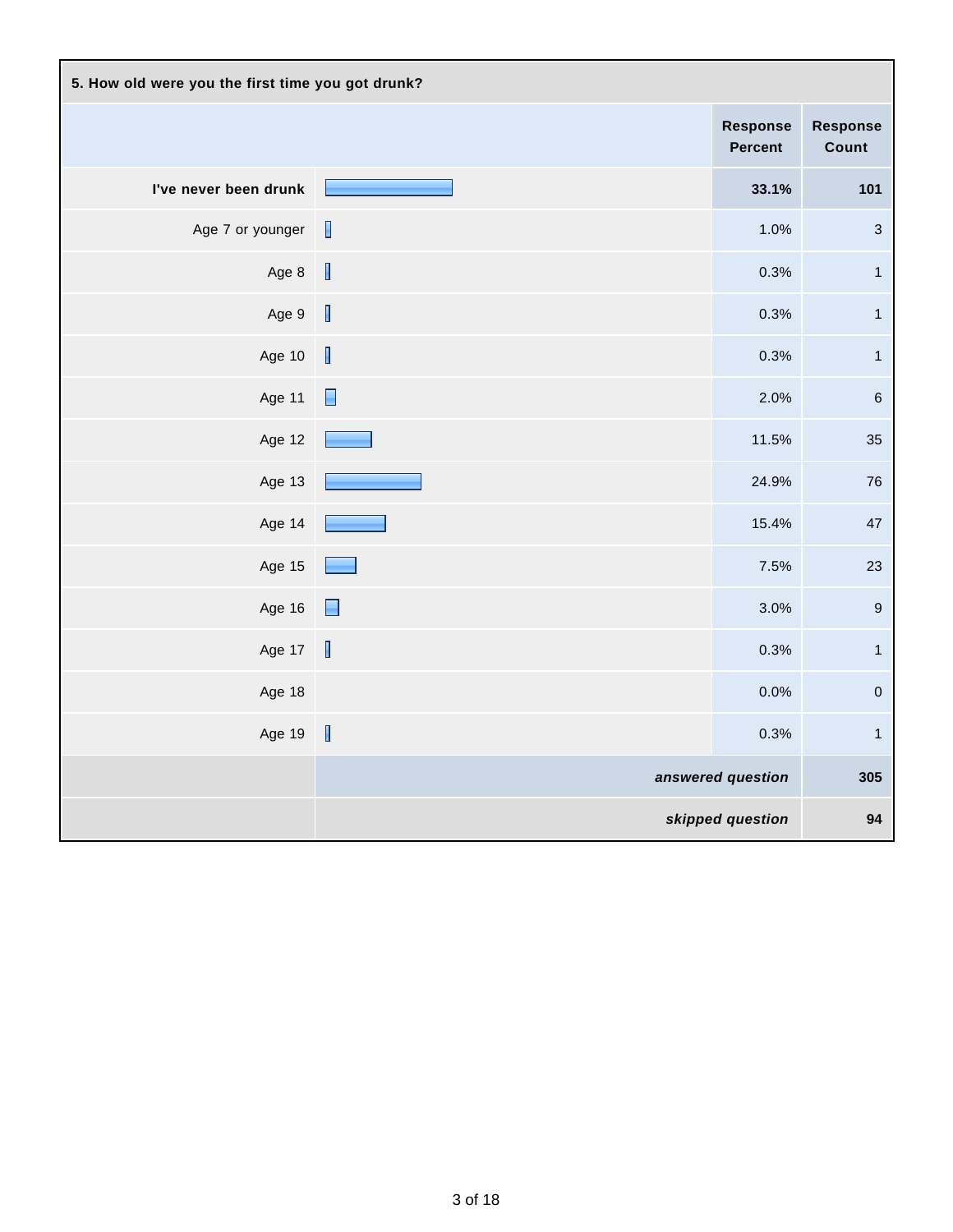| 6. In an average month in the past year, in using alcohol are you a |  |                                   |                          |
|---------------------------------------------------------------------|--|-----------------------------------|--------------------------|
|                                                                     |  | <b>Response</b><br><b>Percent</b> | <b>Response</b><br>Count |
| non-user                                                            |  | 18.1%                             | 55                       |
| use only on special occasions (ie.<br>once or twice a year)         |  | 30.6%                             | 93                       |
| use once or twice a month                                           |  | 31.3%                             | 95                       |
| use daily or every weekend                                          |  | 20.1%                             | 61                       |
|                                                                     |  | answered question                 | 304                      |
|                                                                     |  | skipped question                  | 95                       |

| 7. On average when you drink, do you drink: |  |                                   |                          |  |
|---------------------------------------------|--|-----------------------------------|--------------------------|--|
|                                             |  | <b>Response</b><br><b>Percent</b> | <b>Response</b><br>Count |  |
| Just a glass or two                         |  | 31.3%                             | 88                       |  |
| Enough to feel it a little                  |  | 23.1%                             | 65                       |  |
| Enough to feel it a lot                     |  | 28.8%                             | 81                       |  |
| Until you get really drunk                  |  | 16.7%                             | 47                       |  |
|                                             |  | answered question                 | 281                      |  |
|                                             |  | skipped question                  | 118                      |  |

| 8. Have you ever tried smoking cigarettes? |  |                                   |                          |  |
|--------------------------------------------|--|-----------------------------------|--------------------------|--|
|                                            |  | <b>Response</b><br><b>Percent</b> | <b>Response</b><br>Count |  |
| yes                                        |  | 37.6%                             | 147                      |  |
| no                                         |  | 62.4%                             | 244                      |  |
|                                            |  | answered question                 | 391                      |  |
|                                            |  | skipped question                  | 8                        |  |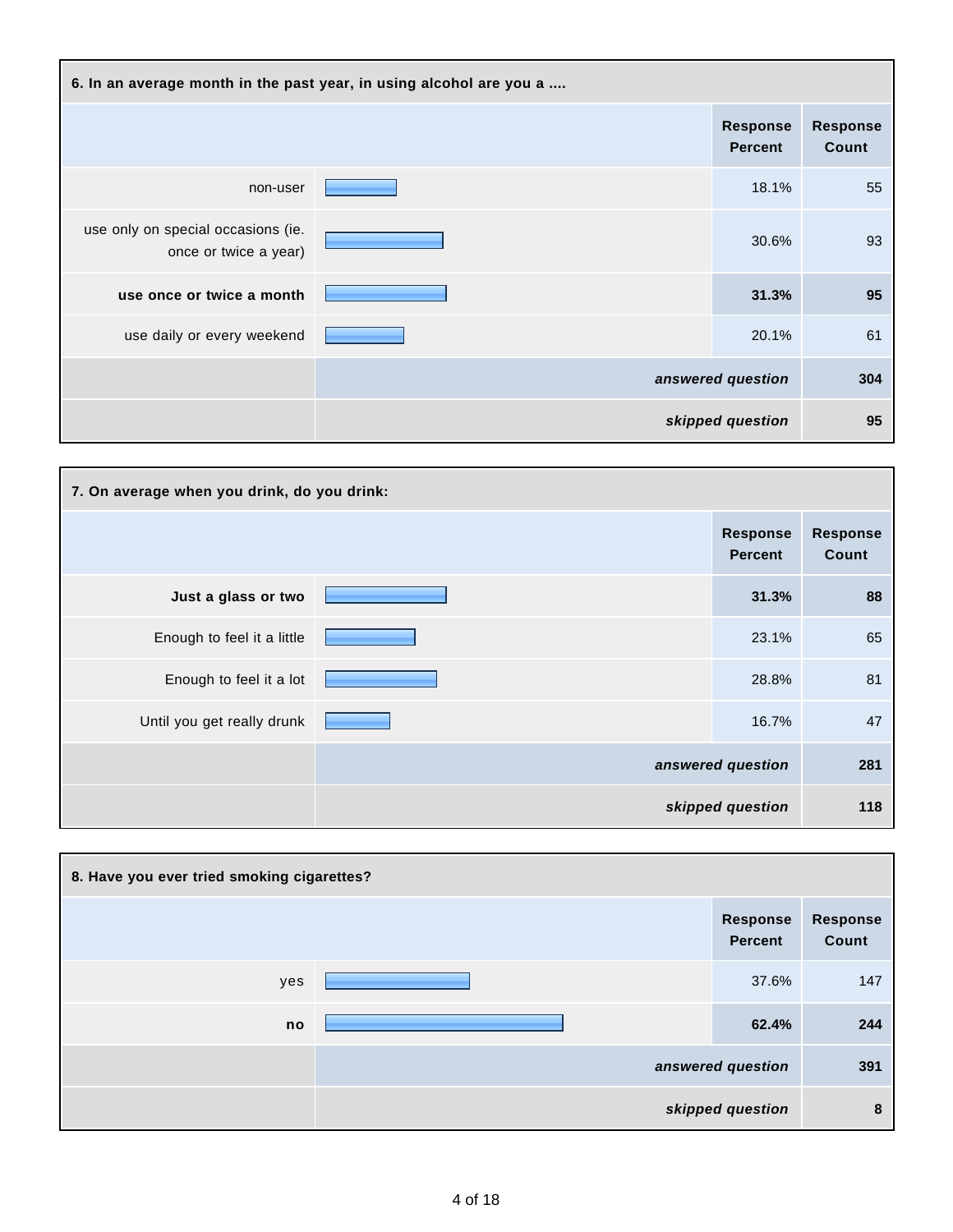| 9. How old were you the first time you smoked all or part of a cigarette? |                          |                                   |                          |  |
|---------------------------------------------------------------------------|--------------------------|-----------------------------------|--------------------------|--|
|                                                                           |                          | <b>Response</b><br><b>Percent</b> | <b>Response</b><br>Count |  |
| Age 7 or younger                                                          | <b>Contract</b>          | 7.4%                              | 11                       |  |
| Age 8                                                                     | $\overline{\phantom{a}}$ | 0.7%                              | $\mathbf{1}$             |  |
| Age 9                                                                     | $\Box$                   | 2.7%                              | $\overline{\mathbf{4}}$  |  |
| Age 10                                                                    | Н                        | 3.4%                              | $\mathbf 5$              |  |
| Age 11                                                                    | E                        | 3.4%                              | $\sqrt{5}$               |  |
| Age 12                                                                    |                          | 12.2%                             | $18$                     |  |
| Age 13                                                                    |                          | 20.9%                             | 31                       |  |
| Age 14                                                                    |                          | 28.4%                             | 42                       |  |
| Age 15                                                                    |                          | 11.5%                             | 17                       |  |
| Age 16                                                                    |                          | 6.8%                              | $10$                     |  |
| Age 17                                                                    | $\Box$                   | 2.7%                              | $\overline{4}$           |  |
| Age 18                                                                    |                          | 0.0%                              | $\pmb{0}$                |  |
| Age 19                                                                    |                          | 0.0%                              | $\mathbf 0$              |  |
|                                                                           | answered question        |                                   | 148                      |  |
|                                                                           |                          | skipped question                  | 251                      |  |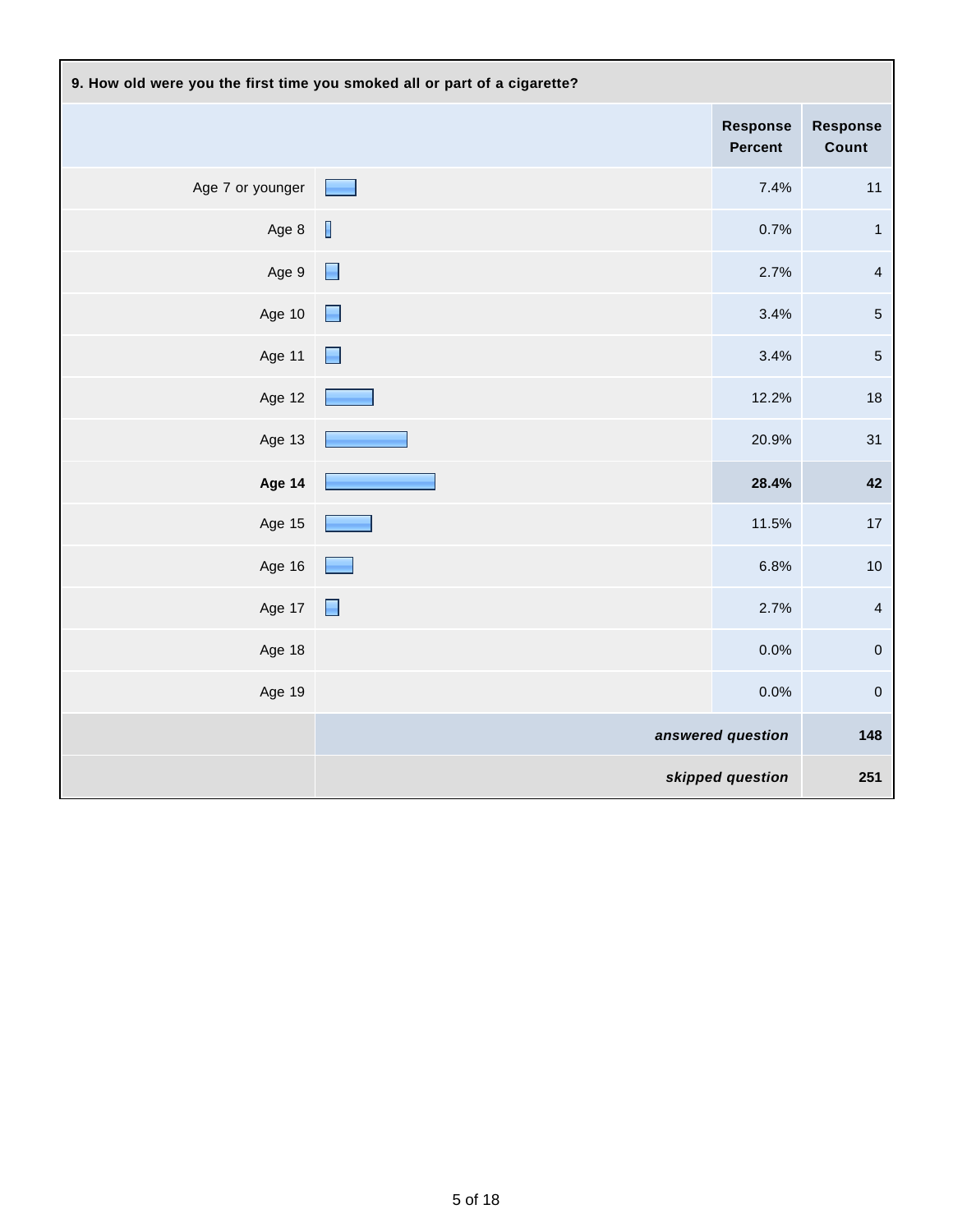| 10. Do you smoke cigarettes |  |                                   |                          |  |
|-----------------------------|--|-----------------------------------|--------------------------|--|
|                             |  | <b>Response</b><br><b>Percent</b> | <b>Response</b><br>Count |  |
| I only tried it once        |  | 27.2%                             | 40                       |  |
| I don't smoke anymore       |  | 17.0%                             | 25                       |  |
| once in a while             |  | 23.1%                             | 34                       |  |
| 1 - 5 times per day         |  | 21.1%                             | 31                       |  |
| half a pack a day           |  | 5.4%                              | 8                        |  |
| a pack or more a day        |  | 6.1%                              | 9                        |  |
|                             |  | answered question                 | 147                      |  |
|                             |  | skipped question                  | 252                      |  |

| 11. Have you ever smoked cigars or little cigars? |                                   |                                   |                          |
|---------------------------------------------------|-----------------------------------|-----------------------------------|--------------------------|
|                                                   |                                   | <b>Response</b><br><b>Percent</b> | <b>Response</b><br>Count |
| no                                                |                                   | 57.4%                             | 224                      |
| yes - I only tried it once                        |                                   | 10.8%                             | 42                       |
| yes - I used to, but not anymore                  | <b>Contract Contract Contract</b> | 7.9%                              | 31                       |
| yes - I use occasionally                          |                                   | 20.3%                             | 79                       |
| $yes - l$ use regularly                           |                                   | 3.6%                              | 14                       |
|                                                   |                                   | answered question                 | 390                      |
|                                                   |                                   | skipped question                  | 9                        |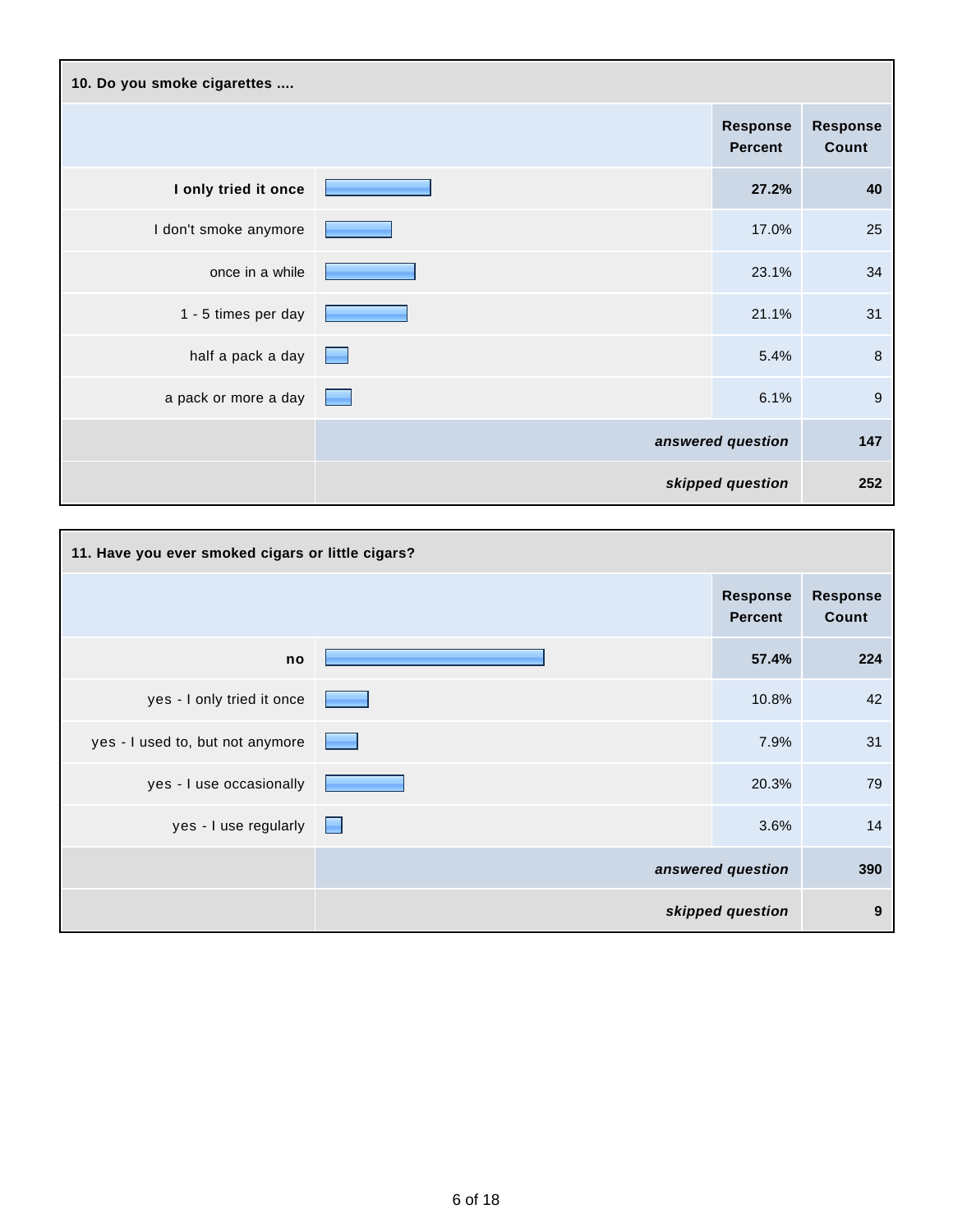| 12. Do you use smokeless tobacco (chewing tabacco, snuff, etc) |   |                                   |                          |  |
|----------------------------------------------------------------|---|-----------------------------------|--------------------------|--|
|                                                                |   | <b>Response</b><br><b>Percent</b> | <b>Response</b><br>Count |  |
| I don't use smokeless tobacco                                  |   | 88.6%                             | 341                      |  |
| once in a while                                                |   | 7.0%                              | 27                       |  |
| 1 - 5 times per day                                            |   | 1.0%                              | 4                        |  |
| 6 - 10 times per day                                           |   | 0.8%                              | 3                        |  |
| almost all the time                                            | н | 2.6%                              | 10                       |  |
|                                                                |   | answered question                 | 385                      |  |
|                                                                |   | skipped question                  | 14                       |  |

| 13. Have you ever tried marijuana? |  |                                   |                          |  |
|------------------------------------|--|-----------------------------------|--------------------------|--|
|                                    |  | <b>Response</b><br><b>Percent</b> | <b>Response</b><br>Count |  |
| yes                                |  | 35.9%                             | 140                      |  |
| no                                 |  | 64.1%                             | 250                      |  |
|                                    |  | answered question                 | 390                      |  |
|                                    |  | skipped question                  | 9                        |  |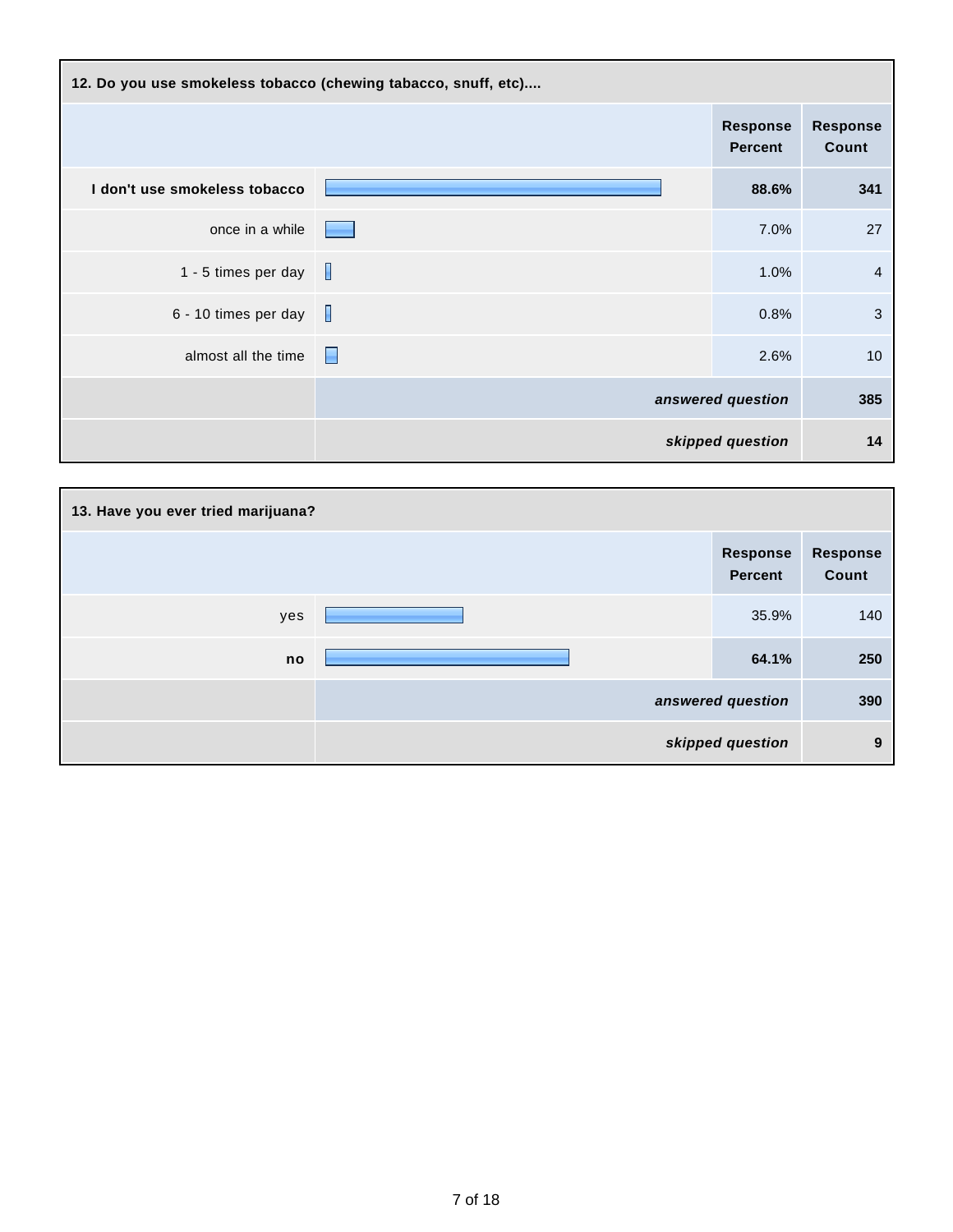| 14. How old were you the first time you ever tried marijuana? |                |                            |                           |
|---------------------------------------------------------------|----------------|----------------------------|---------------------------|
|                                                               |                | <b>Response</b><br>Percent | Response<br>Count         |
| Age 7 or younger                                              |                | 0.7%                       | $\mathbf{1}$              |
| Age 8                                                         |                | 0.0%                       | $\mathbf 0$               |
| Age 9                                                         | $\blacksquare$ | 0.7%                       | $\mathbf{1}$              |
| Age 10                                                        | $\Box$         | 2.1%                       | $\ensuremath{\mathsf{3}}$ |
| Age 11                                                        |                | 5.0%                       | $\boldsymbol{7}$          |
| Age 12                                                        |                | 17.9%                      | 25                        |
| <b>Age 13</b>                                                 |                | 33.6%                      | 47                        |
| Age 14                                                        |                | 27.1%                      | 38                        |
| Age 15                                                        |                | 7.9%                       | 11                        |
| Age 16                                                        | $\blacksquare$ | 2.1%                       | $\ensuremath{\mathsf{3}}$ |
| Age 17                                                        | $\blacksquare$ | 2.9%                       | $\overline{4}$            |
| Age 18                                                        |                | 0.0%                       | $\pmb{0}$                 |
| Age 19                                                        |                | 0.0%                       | $\mathbf 0$               |
|                                                               |                | answered question          | 140                       |
|                                                               |                | skipped question           | 259                       |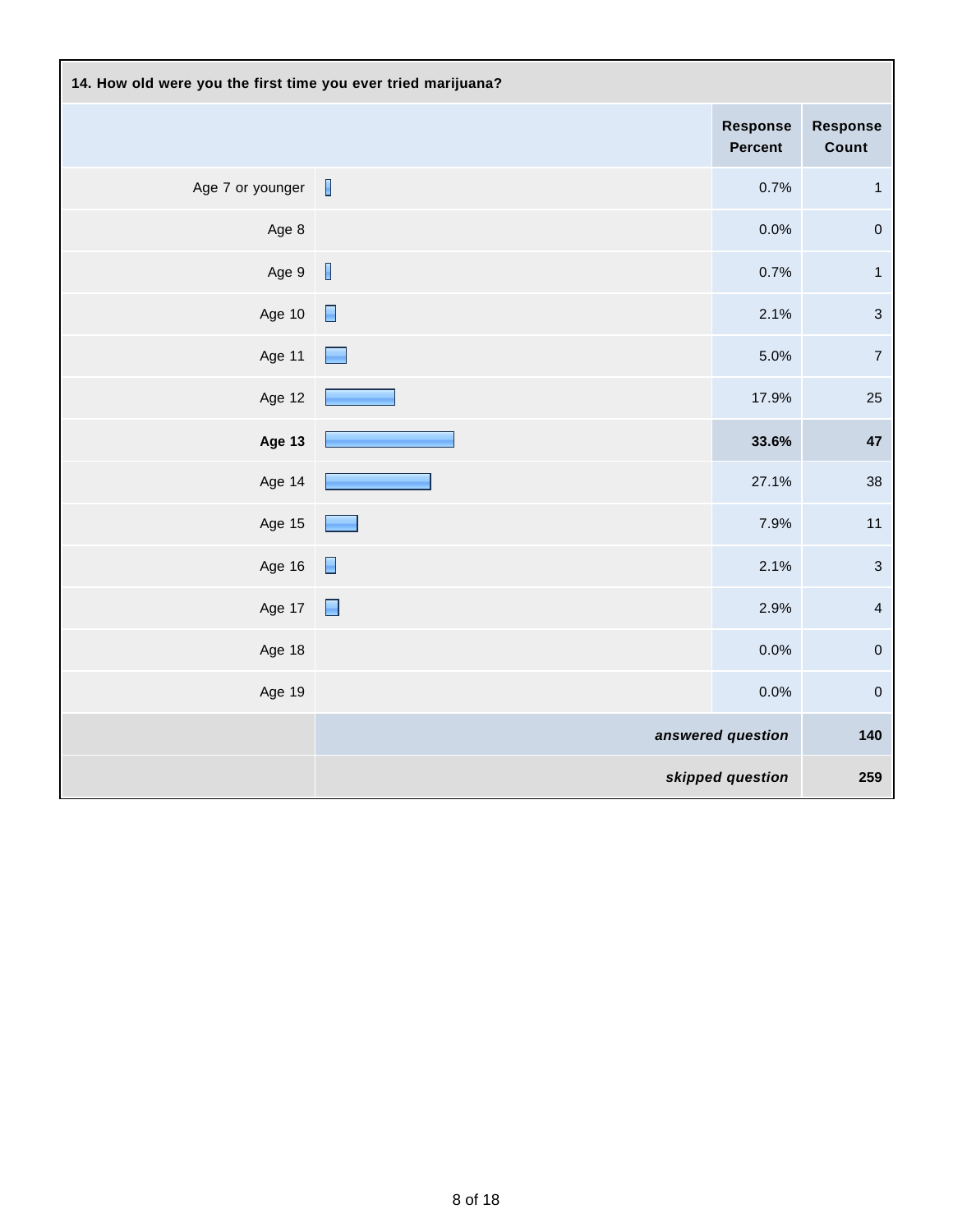| 15. In an average month in the past year in using marijuana are you a |  |                                   |                          |
|-----------------------------------------------------------------------|--|-----------------------------------|--------------------------|
|                                                                       |  | <b>Response</b><br><b>Percent</b> | <b>Response</b><br>Count |
| Non User                                                              |  | 17.1%                             | 24                       |
| Use only on special occasions ie.<br>once or twice a year             |  | 21.4%                             | 30                       |
| Use once or twice a month                                             |  | 25.0%                             | 35                       |
| Use daily or every weekend                                            |  | 36.4%                             | 51                       |
|                                                                       |  | answered question                 | 140                      |
|                                                                       |  | skipped question                  | 259                      |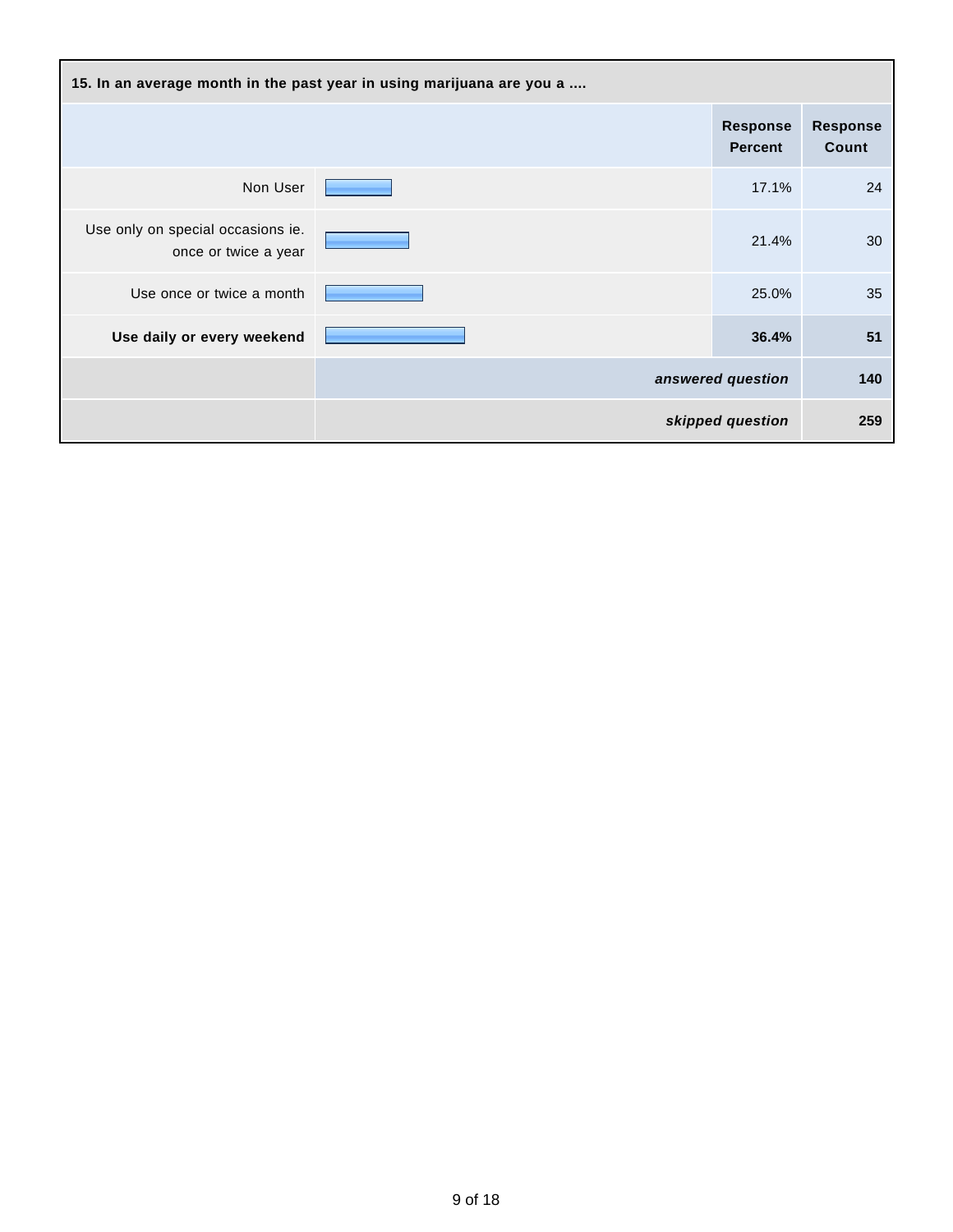| 16. Have you ever tried any of the following drugs?                                  |              |             |                   |                          |
|--------------------------------------------------------------------------------------|--------------|-------------|-------------------|--------------------------|
|                                                                                      | <b>Yes</b>   | <b>No</b>   | Don't Know        | <b>Response</b><br>Count |
| Magic Mushrooms                                                                      | 18.9% (71)   | 80.8% (303) | $0.3\%$ (1)       | 375                      |
| Ecstasy                                                                              | 17.6% (66)   | 82.4% (308) | $0.0\%$ (0)       | 374                      |
| Cocaine                                                                              | 5.1% (19)    | 94.6% (350) | $0.3\%$ (1)       | 370                      |
| Crack                                                                                | $1.6\%$ (6)  | 98.1% (360) | $0.3\%$ (1)       | 367                      |
| <b>LSD</b>                                                                           | $3.5\%$ (13) | 96.5% (354) | $0.0\%$ (0)       | 367                      |
| <b>Crystal Meth</b>                                                                  | $3.3\%$ (12) | 95.3% (347) | $1.4\%$ (5)       | 364                      |
| Caffeinated energy drinks (Red<br>Bull, Rock Star, etc)                              | 68.5% (259)  | 30.4% (115) | $1.1\%$ (4)       | 378                      |
| Heroin                                                                               | $1.1\%$ (4)  | 98.4% (359) | $0.5\%$ (2)       | 365                      |
| Speed, Amphetamines, etc                                                             | $3.3\%$ (12) | 95.1% (348) | $1.6\%$ (6)       | 366                      |
| Inhalants (glue or solvents)                                                         | $3.8\%$ (14) | 94.8% (345) | $1.4\%$ (5)       | 364                      |
| Steroids (body building)                                                             | $0.8\%$ (3)  | 98.1% (357) | $1.1\%$ (4)       | 364                      |
| Prescription Drug misuse<br>(oxycontin, morphine, sleeping pills,<br>lorazepam, etc) | 18.0% (66)   | 81.2% (298) | $0.8\%$ (3)       | 367                      |
| Other (please identify in comment<br>section below)                                  | 4.9% (10)    | 92.1% (187) | $3.0\%$ (6)       | 203                      |
|                                                                                      |              |             | Other             | $\overline{7}$           |
|                                                                                      |              |             | answered question | 385                      |
|                                                                                      |              |             | skipped question  | 14                       |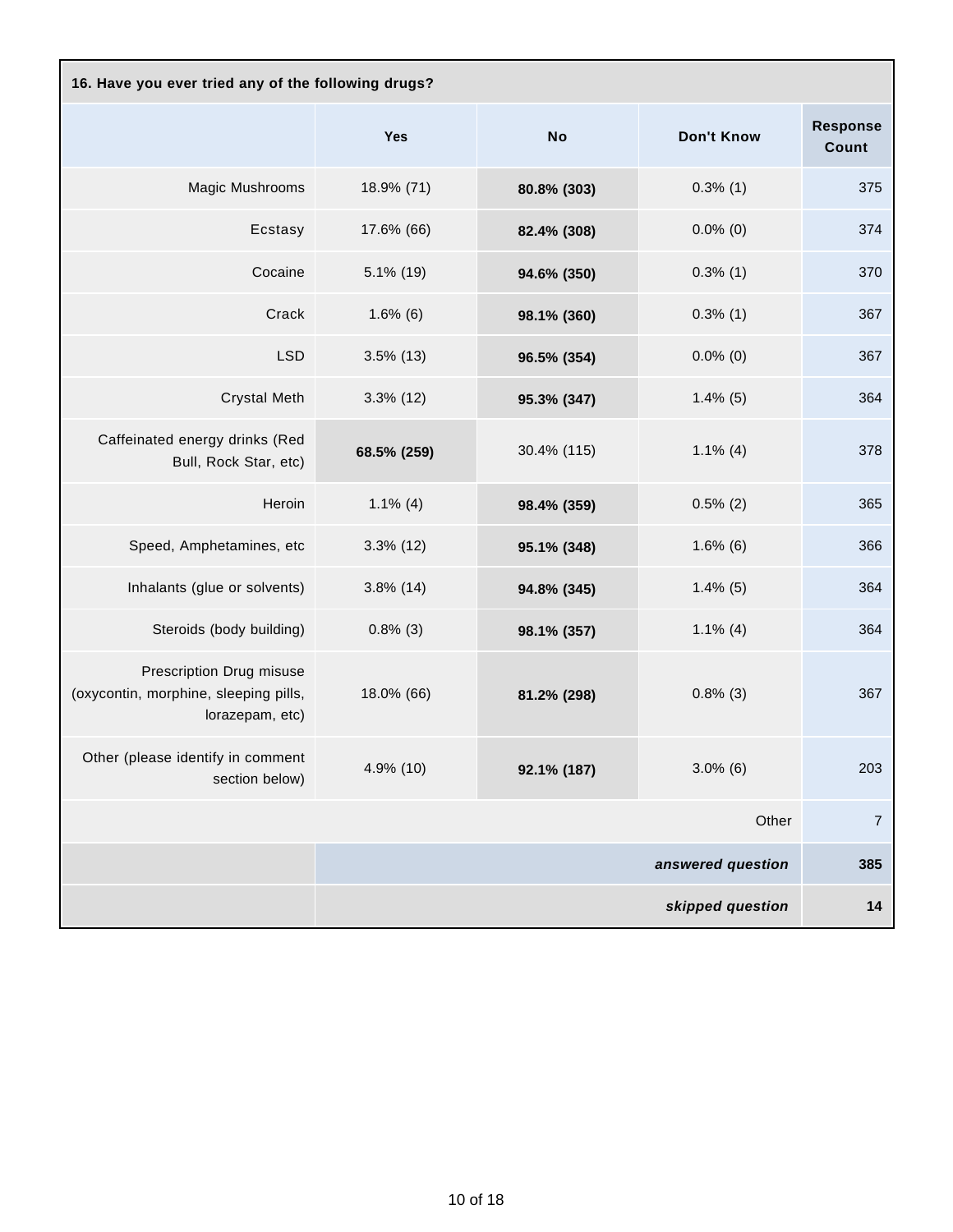| 17. If you use any of the following drugs, how would you describe your use?          |                          |                          |                           |                          |  |
|--------------------------------------------------------------------------------------|--------------------------|--------------------------|---------------------------|--------------------------|--|
|                                                                                      | <b>Special Occasions</b> | Once or twice a<br>month | Daily or every<br>weekend | <b>Response</b><br>Count |  |
| Magic Mushrooms                                                                      | 78.1% (57)               | 20.5% (15)               | $1.4\%$ (1)               | 73                       |  |
| Ecstasy                                                                              | 65.7% (44)               | 28.4% (19)               | $6.0\%$ (4)               | 67                       |  |
| Cocaine                                                                              | 76.9% (20)               | 19.2% (5)                | $3.8\%$ (1)               | 26                       |  |
| Crack                                                                                | 45.5% (5)                | 45.5% (5)                | $9.1\%$ (1)               | 11                       |  |
| <b>LSD</b>                                                                           | 63.2% (12)               | 26.3% (5)                | $10.5\%$ (2)              | 19                       |  |
| <b>Crystal Meth</b>                                                                  | $41.2\%$ (7)             | 52.9% (9)                | $5.9\%$ (1)               | 17                       |  |
| Caffeinated energy drinks (Red<br>Bull, Rock Star, etc)                              | 35.2% (68)               | 33.7% (65)               | 31.1% (60)                | 193                      |  |
| Heroin                                                                               | 46.2% (6)                | 38.5% (5)                | 15.4% (2)                 | 13                       |  |
| Speed, Amphetamines, etc                                                             | 64.7% (11)               | 29.4% (5)                | $5.9\%$ (1)               | 17                       |  |
| Inhalants (glue or solvents)                                                         | $60.0\%$ (9)             | $33.3\%$ (5)             | $6.7\%$ (1)               | 15                       |  |
| Steroids (body building)                                                             | 41.7% (5)                | $33.3\%$ (4)             | 25.0% (3)                 | 12                       |  |
| Prescription Drug misuse<br>(oxycontin, morphine, sleeping pills,<br>lorazepam, etc) | 57.1% (32)               | 35.7% (20)               | $7.1\%$ (4)               | 56                       |  |
| Other (please identify in comment<br>section below)                                  | 47.1% (8)                | 35.3% (6)                | 17.6% (3)                 | 17                       |  |
|                                                                                      |                          |                          | Other                     | 13                       |  |
|                                                                                      |                          |                          | answered question         | 218                      |  |
|                                                                                      |                          |                          | skipped question          | 181                      |  |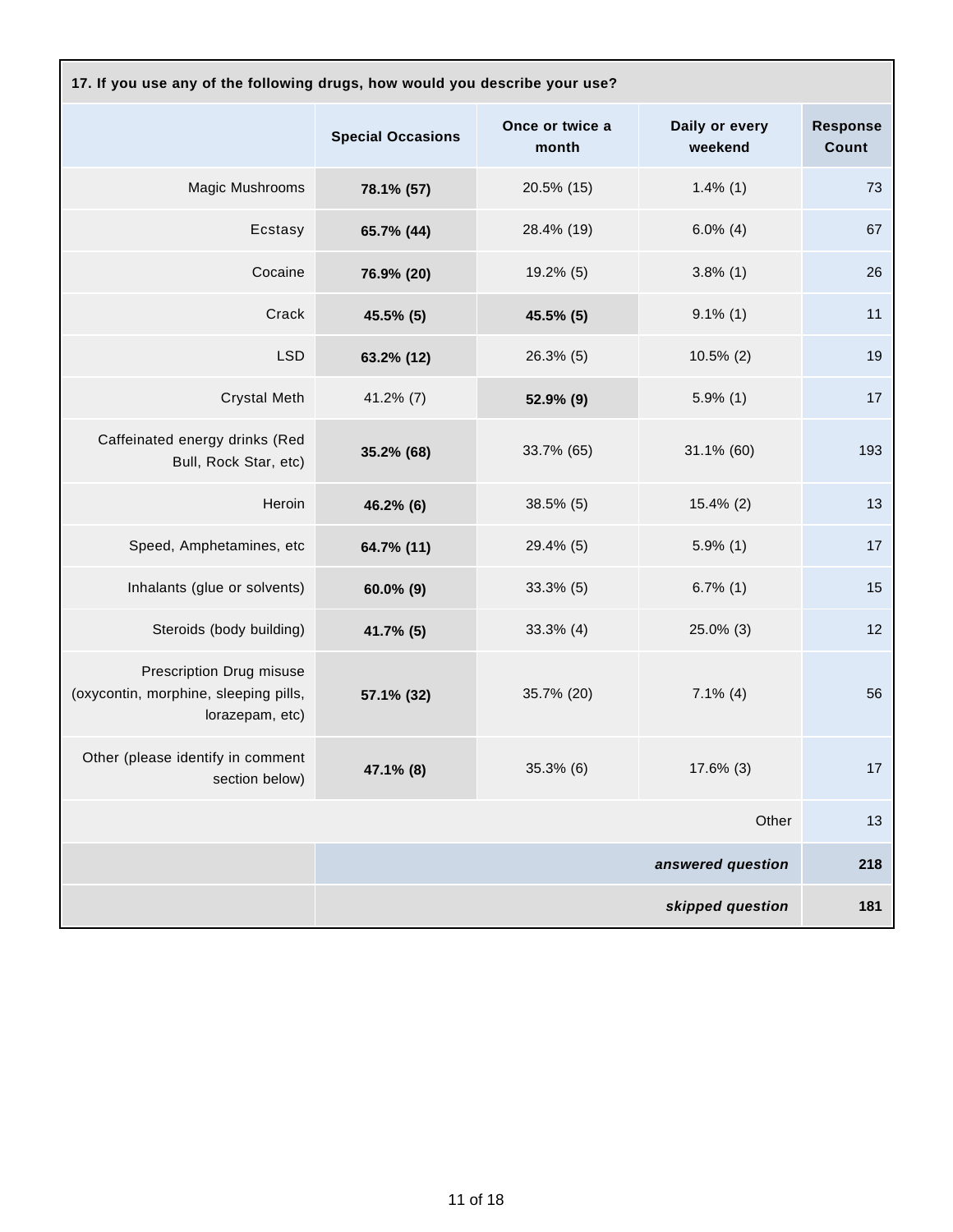| 18. How easy do you think it is to get each of the following types of drugs if you wanted some? |                |              |                  |                               |                   |                                 |
|-------------------------------------------------------------------------------------------------|----------------|--------------|------------------|-------------------------------|-------------------|---------------------------------|
|                                                                                                 | Easy           | <b>Hard</b>  | <b>Very Hard</b> | <b>Not</b><br><b>Possible</b> | Don't<br>Know     | <b>Response</b><br><b>Count</b> |
| Alcohol                                                                                         | 80.2%<br>(304) | $6.6\%$ (25) | $2.1\%$ (8)      | $1.1\%$ (4)                   | 10.0% (38)        | 379                             |
| Marijuana                                                                                       | 59.2%<br>(223) | $9.5\%$ (36) | $3.7\%$ (14)     | $4.0\%$ (15)                  | 23.6% (89)        | 377                             |
| Magic Mushrooms                                                                                 | 30.0%<br>(112) | 19.6% (73)   | $8.0\%$ (30)     | 5.9% (22)                     | 36.5% (136)       | 373                             |
| Ecstasy                                                                                         | 36.2%<br>(135) | 17.7% (66)   | $7.5\%$ (28)     | $6.2\%$ (23)                  | 32.4% (121)       | 373                             |
| Cocaine                                                                                         | 14.3% (53)     | 21.6% (80)   | 13.7% (51)       | 8.1% (30)                     | 42.3% (157)       | 371                             |
| Crack                                                                                           | 10.8% (40)     | 22.4% (83)   | 15.1% (56)       | $8.6\%$ (32)                  | 43.1% (160)       | 371                             |
| <b>LSD</b>                                                                                      | $8.4\%$ (31)   | 24.9% (92)   | 13.0% (48)       | 8.1% (30)                     | 45.5% (168)       | 369                             |
| <b>Crystal Meth</b>                                                                             | $9.2\%$ (34)   | 20.9% (77)   | 15.5% (57)       | 8.7% (32)                     | 45.7% (168)       | 368                             |
| Caffeinated energy drinks (Red<br>Bull, Rock Star, etc)                                         | 83.3%<br>(314) | $2.9\%$ (11) | $0.8\%$ (3)      | $1.6\%$ (6)                   | 11.4% (43)        | 377                             |
| Heroin                                                                                          | 4.9% (18)      | 19.9% (73)   | 17.4% (64)       | 10.4% (38)                    | 47.4% (174)       | 367                             |
| Speed, Amphetamines, etc                                                                        | $8.4\%$ (31)   | 22.6% (83)   | 13.9% (51)       | $8.4\%$ (31)                  | 46.7% (172)       | 368                             |
| Inhalants (glue or solvents)                                                                    | 40.2%<br>(148) | 11.4% (42)   | 5.7% (21)        | $6.5\%$ (24)                  | 36.1% (133)       | 368                             |
| Steroids (body building)                                                                        | 19.3% (71)     | 22.0% (81)   | 11.1% (41)       | $7.3\%$ (27)                  | 40.2% (148)       | 368                             |
| <b>Prescription Drug misuse</b><br>(oxycontin, morphine, sleeping pills,<br>lorazepam, etc)     | 40.3%<br>(149) | 18.4% (68)   | $7.6\%$ (28)     | 5.4% (20)                     | 28.4% (105)       | 370                             |
| Other (please identify in comment<br>section below)                                             | $9.5\%$ (14)   | 10.2% (15)   | $1.4\%$ (2)      | 10.9% (16)                    | 68.0% (100)       | 147                             |
|                                                                                                 |                |              |                  |                               | Other             | $\sqrt{3}$                      |
|                                                                                                 |                |              |                  |                               | answered question | 380                             |
| skipped question                                                                                |                |              |                  | 19                            |                   |                                 |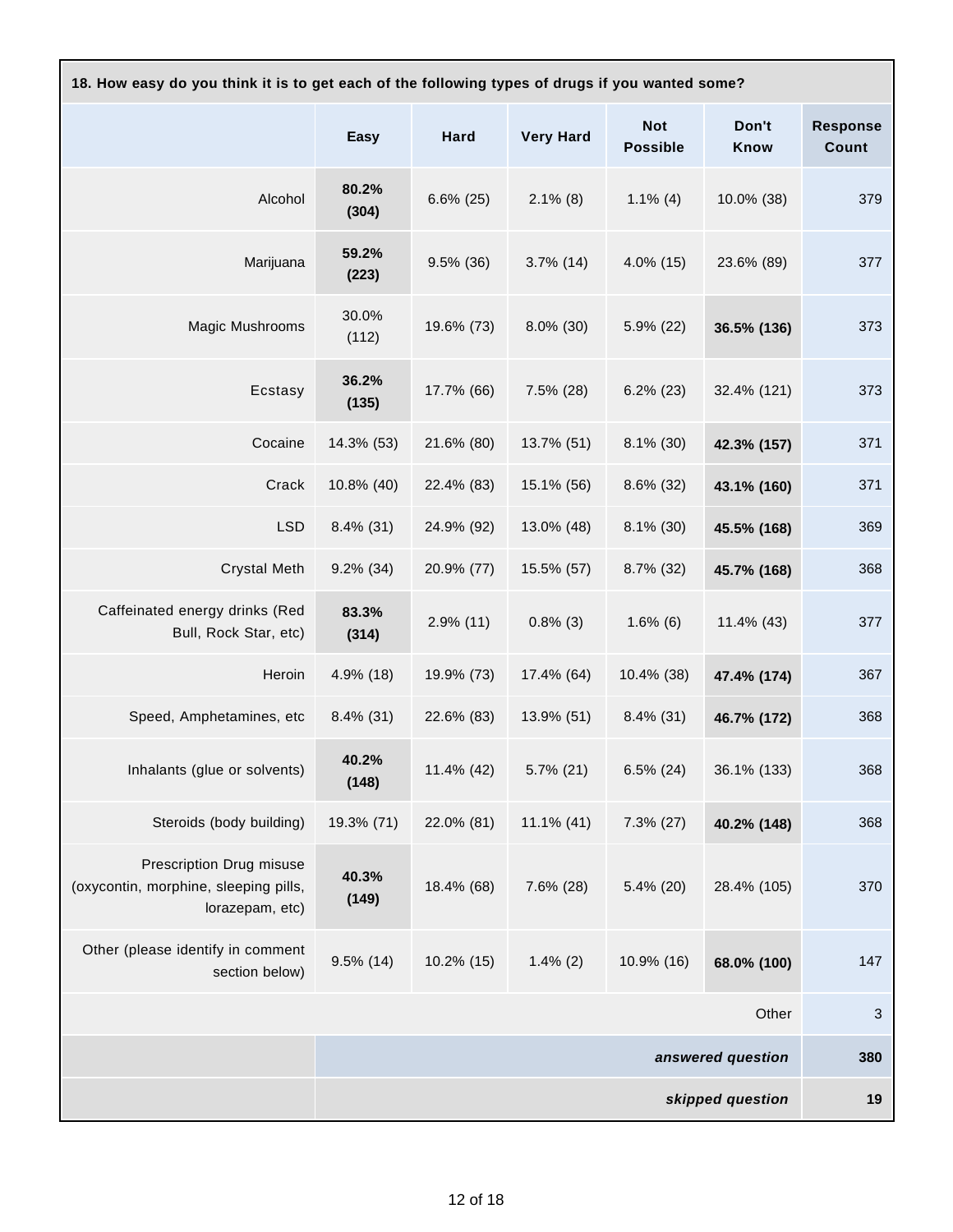| 19. Do you think people harm themselves physically or otherwise if they use          |             |              |                   |                          |  |
|--------------------------------------------------------------------------------------|-------------|--------------|-------------------|--------------------------|--|
|                                                                                      | <b>Yes</b>  | <b>No</b>    | <b>Don't Know</b> | <b>Response</b><br>Count |  |
| Tobacco                                                                              | 83.2% (317) | 10.8% (41)   | $6.0\%$ (23)      | 381                      |  |
| Alcohol                                                                              | 74.7% (284) | 17.6% (67)   | 7.6% (29)         | 380                      |  |
| Marijuana                                                                            | 64.1% (243) | 28.5% (108)  | $7.4\%$ (28)      | 379                      |  |
| Magic Mushrooms                                                                      | 77.7% (296) | 12.1% (46)   | 10.2% (39)        | 381                      |  |
| Ecstasy                                                                              | 85.3% (324) | 5.0% (19)    | $9.7\%$ (37)      | 380                      |  |
| Cocaine                                                                              | 88.5% (337) | $1.8\%$ (7)  | $9.7\%$ (37)      | 381                      |  |
| Crack                                                                                | 88.5% (337) | $1.6\%$ (6)  | 10.0% (38)        | 381                      |  |
| <b>LSD</b>                                                                           | 85.8% (325) | $3.2\%$ (12) | 11.1% (42)        | 379                      |  |
| <b>Crystal Meth</b>                                                                  | 88.6% (335) | $3.2\%$ (12) | $8.2\%$ (31)      | 378                      |  |
| Caffeinated energy drinks (Red<br>Bull, Rock Star, etc)                              | 38.0% (144) | 47.0% (178)  | 15.0% (57)        | 379                      |  |
| Heroin                                                                               | 87.9% (333) | $2.4\%$ (9)  | $9.8\%$ (37)      | 379                      |  |
| Speed, Amphetamines, etc                                                             | 87.1% (331) | $2.4\%$ (9)  | 10.5% (40)        | 380                      |  |
| Inhalants (glue or solvents)                                                         | 84.2% (319) | 4.7% (18)    | 11.1% (42)        | 379                      |  |
| Steroids (body building)                                                             | 85.4% (323) | 4.2% (16)    | 10.3% (39)        | 378                      |  |
| Prescription Drug misuse<br>(oxycontin, morphine, sleeping pills,<br>lorazepam, etc) | 75.6% (285) | 11.9% (45)   | 12.5% (47)        | 377                      |  |
| Other (please identify in comment<br>section below)                                  | 68.5% (85)  | $4.0\%$ (5)  | 27.4% (34)        | 124                      |  |
|                                                                                      |             |              | Other             | $\overline{c}$           |  |
|                                                                                      |             |              | answered question | 382                      |  |
|                                                                                      |             |              | skipped question  | 17                       |  |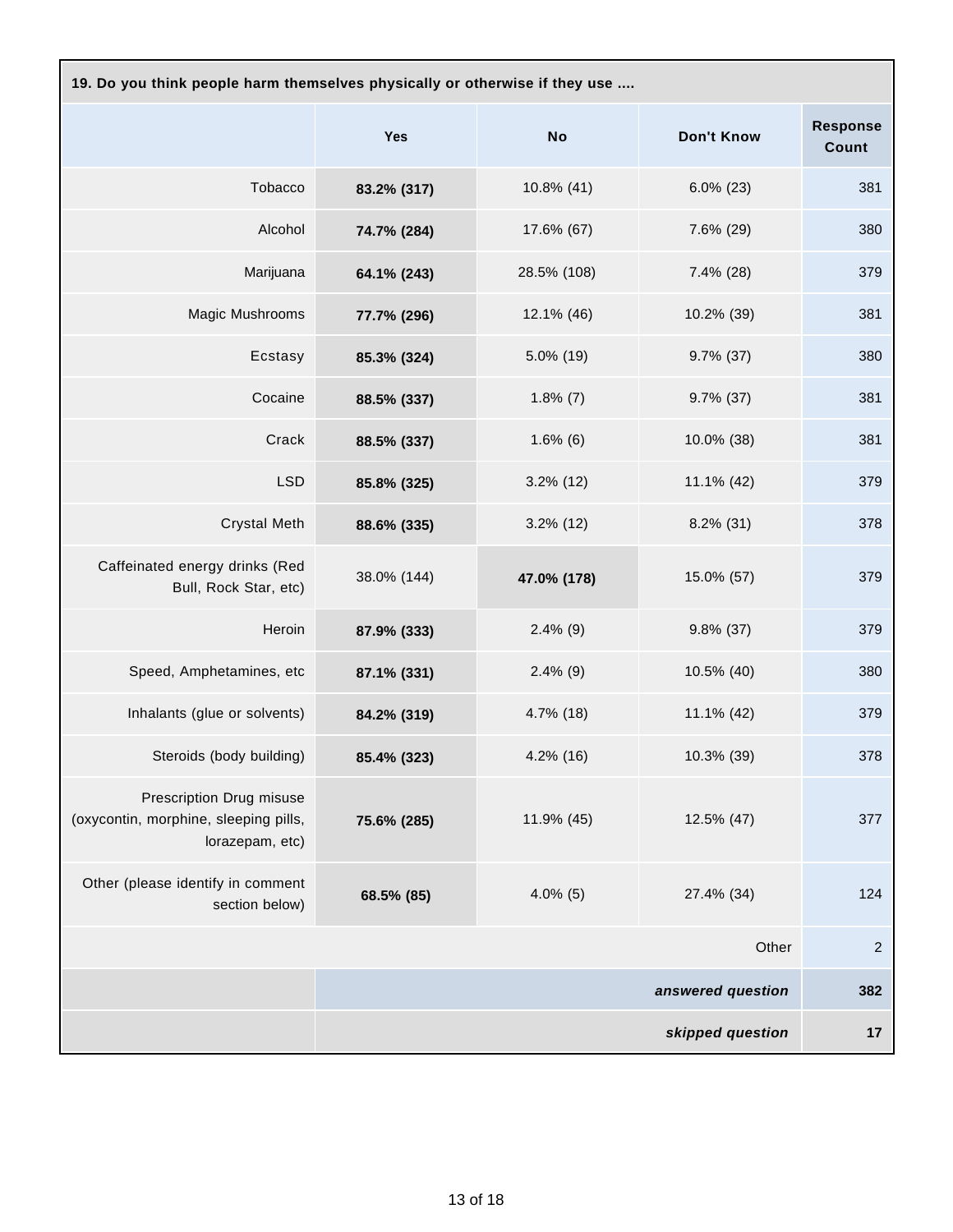| 20. Have you ever                                                                                          |              |                   |                          |  |
|------------------------------------------------------------------------------------------------------------|--------------|-------------------|--------------------------|--|
|                                                                                                            | <b>Yes</b>   | no                | <b>Response</b><br>Count |  |
| Been a passenger in a vehicle when<br>the driver was under the influence<br>of alcohol or other substances | 34.3% (132)  | 65.7% (253)       | 385                      |  |
| Driven a vehicle while under the<br>influence of alcohol or other<br>substances                            | $9.4\%$ (36) | 90.6% (347)       | 383                      |  |
| Used alcohol by yourself                                                                                   | 30.4% (116)  | 69.6% (266)       | 382                      |  |
| Gotten drunk by yourself                                                                                   | 12.1% (46)   | 87.9% (333)       | 379                      |  |
| Used marijuana by yourself                                                                                 | 20.5% (78)   | 79.5% (303)       | 381                      |  |
| Used another drug by yourself                                                                              | 11.3% (43)   | 88.7% (338)       | 381                      |  |
| Used alcohol and marijauana in<br>combination                                                              | 29.0% (111)  | 71.0% (272)       | 383                      |  |
| Used alcohol and another drug in<br>combination                                                            | 17.5% (67)   | 82.5% (315)       | 382                      |  |
| Used a needle to take a drug to get<br>high                                                                | $1.3\%$ (5)  | 98.7% (376)       | 381                      |  |
| Shared a needle                                                                                            | $0.8\%$ (3)  | 99.2% (377)       | 380                      |  |
|                                                                                                            |              | answered question | 387                      |  |
|                                                                                                            |              | skipped question  | 12                       |  |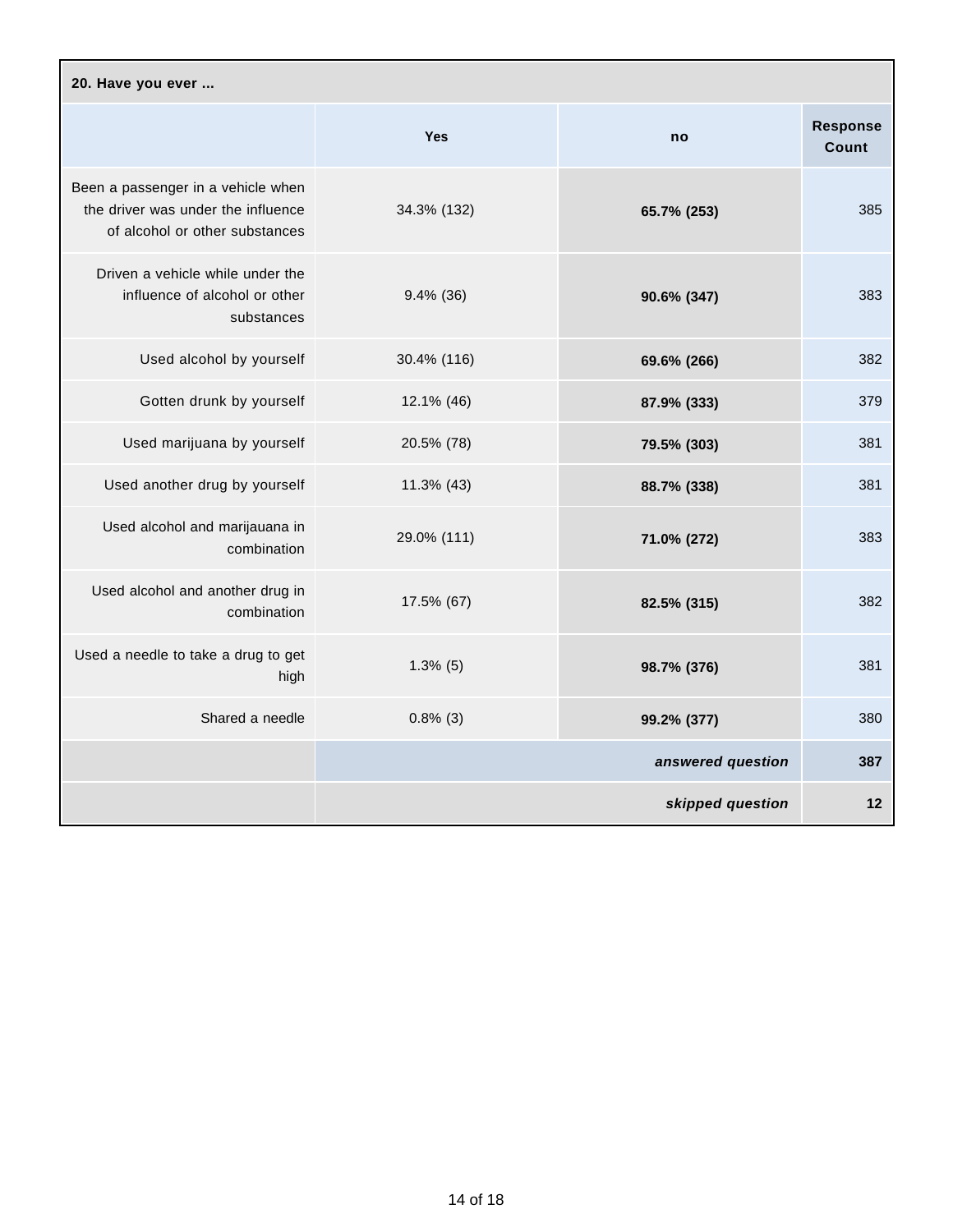| 21. How much would your parents care if you |                |                |                 |                   |                      |                          |
|---------------------------------------------|----------------|----------------|-----------------|-------------------|----------------------|--------------------------|
|                                             | A Lot          | <b>Some</b>    | <b>Not Much</b> | <b>Not At All</b> | Don't<br><b>Know</b> | <b>Response</b><br>Count |
| Used tobacco                                | 72.1%<br>(279) | 12.4% (48)     | $5.9\%$ (23)    | $7.5\%$ (29)      | $2.1\%$ (8)          | 387                      |
| Drank some alcohol                          | 23.4% (90)     | 30.4%<br>(117) | 23.1% (89)      | 21.3% (82)        | $1.8\%$ (7)          | 385                      |
| Got drunk                                   | 42.3%<br>(163) | 28.8%<br>(111) | $13.2\%$ (51)   | 14.3% (55)        | $1.3\%$ (5)          | 385                      |
| Used marijuana                              | 69.8%<br>(270) | 14.5% (56)     | $4.7\%$ (18)    | $9.0\%$ (35)      | $2.1\%$ (8)          | 387                      |
| Used other drugs                            | 88.3%<br>(341) | 4.7% (18)      | $0.5\%$ (2)     | $4.1\%$ (16)      | $2.3\%$ (9)          | 386                      |
|                                             |                |                |                 |                   | answered question    | 387                      |
|                                             |                |                |                 |                   | skipped question     | 12                       |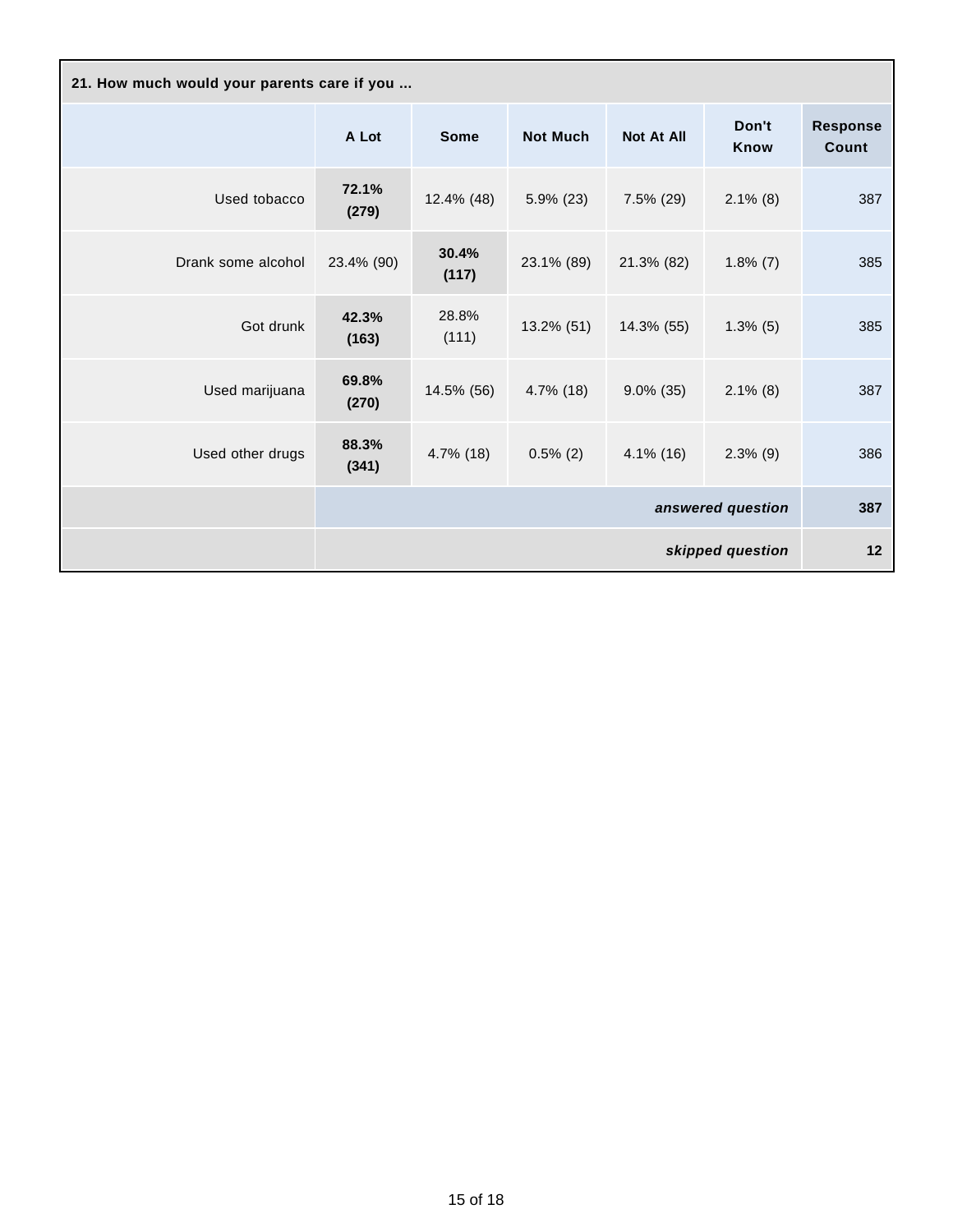| 22. If you use alcohol or other substances, has your use ever caused you any of the following problems? |              |                   |                          |
|---------------------------------------------------------------------------------------------------------|--------------|-------------------|--------------------------|
|                                                                                                         | Yes          | <b>No</b>         | <b>Response</b><br>Count |
| Have a car crash                                                                                        | $3.7\%$ (10) | 96.3% (259)       | 269                      |
| Get arrested                                                                                            | $8.5\%$ (23) | 91.5% (247)       | 270                      |
| Have money problems                                                                                     | 21.5% (58)   | 78.5% (212)       | 270                      |
| Be suspended from school                                                                                | 11.6% (31)   | 88.4% (237)       | 268                      |
| Fail a class                                                                                            | $7.8\%$ (21) | 92.2% (248)       | 269                      |
| Fight with your parents                                                                                 | 27.8% (75)   | 72.2% (195)       | 270                      |
| Fight with your friends                                                                                 | 20.4% (55)   | 79.6% (214)       | 269                      |
| Pass out                                                                                                | 35.3% (94)   | 64.7% (172)       | 266                      |
| Can't remember what happened<br>after using                                                             | 44.6% (120)  | 55.4% (149)       | 269                      |
| Do something sexual that you wish<br>you hadn't                                                         | 17.5% (47)   | 82.5% (221)       | 268                      |
| Hurt yourself                                                                                           | 24.3% (65)   | 75.7% (203)       | 268                      |
| Hurt someone else                                                                                       | 16.4% (44)   | 83.6% (224)       | 268                      |
|                                                                                                         |              | answered question | 271                      |
|                                                                                                         |              | skipped question  | 128                      |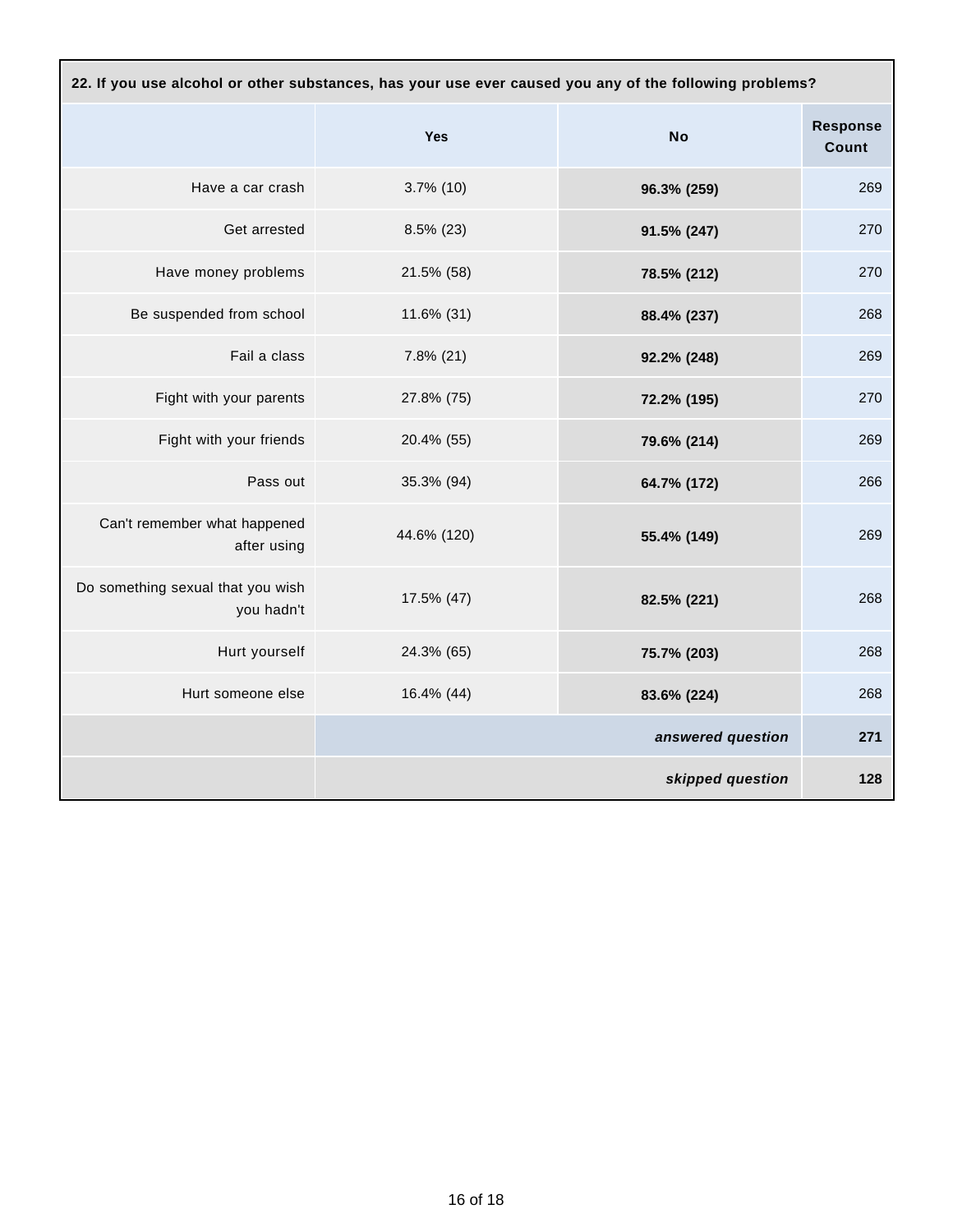| 23. If you use alcohol or other substances, where do you use them? |              |                   |                          |  |
|--------------------------------------------------------------------|--------------|-------------------|--------------------------|--|
|                                                                    | yes          | no                | <b>Response</b><br>Count |  |
| At weekend parties                                                 | 67.7% (182)  | 32.3% (87)        | 269                      |  |
| At night with friends                                              | 69.8% (187)  | 30.2% (81)        | 268                      |  |
| At the bar, raves, etc.                                            | 15.5% (41)   | 84.5% (223)       | 264                      |  |
| Before school events                                               | 12.5% (33)   | 87.5% (232)       | 265                      |  |
| At school events                                                   | $9.9\%$ (26) | 90.1% (237)       | 263                      |  |
| After school events                                                | 19.2% (51)   | 80.8% (214)       | 265                      |  |
| On the way to school                                               | $9.4\%$ (25) | 90.6% (240)       | 265                      |  |
| During school hours at school                                      | $9.4\%$ (25) | 90.6% (240)       | 265                      |  |
| During school hours away from<br>school                            | 15.8% (42)   | 84.2% (223)       | 265                      |  |
| While driving around                                               | 12.2% (32)   | 87.8% (231)       | 263                      |  |
| At home (parents know)                                             | 33.8% (90)   | 66.2% (176)       | 266                      |  |
| At home (parents don't know)                                       | 29.9% (79)   | 70.1% (185)       | 264                      |  |
|                                                                    |              | answered question | 273                      |  |
|                                                                    |              | skipped question  | 126                      |  |

| 24. If you use alcohol or other substances, why do you use them? |                   |                   |  |
|------------------------------------------------------------------|-------------------|-------------------|--|
|                                                                  |                   | Response<br>Count |  |
|                                                                  |                   | 157               |  |
|                                                                  | answered question | 157               |  |
|                                                                  | skipped question  | 242               |  |